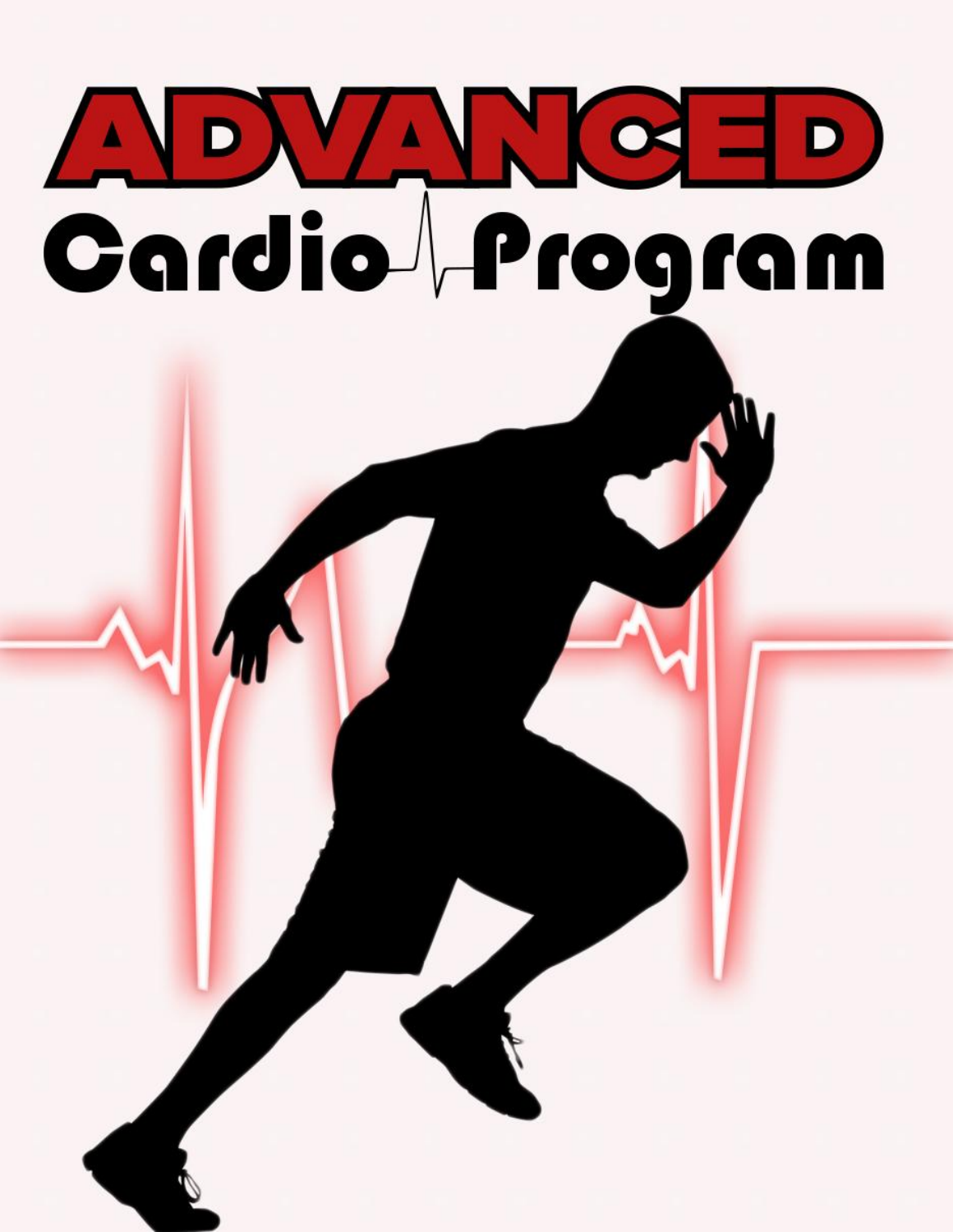

# Advanced Cardio Program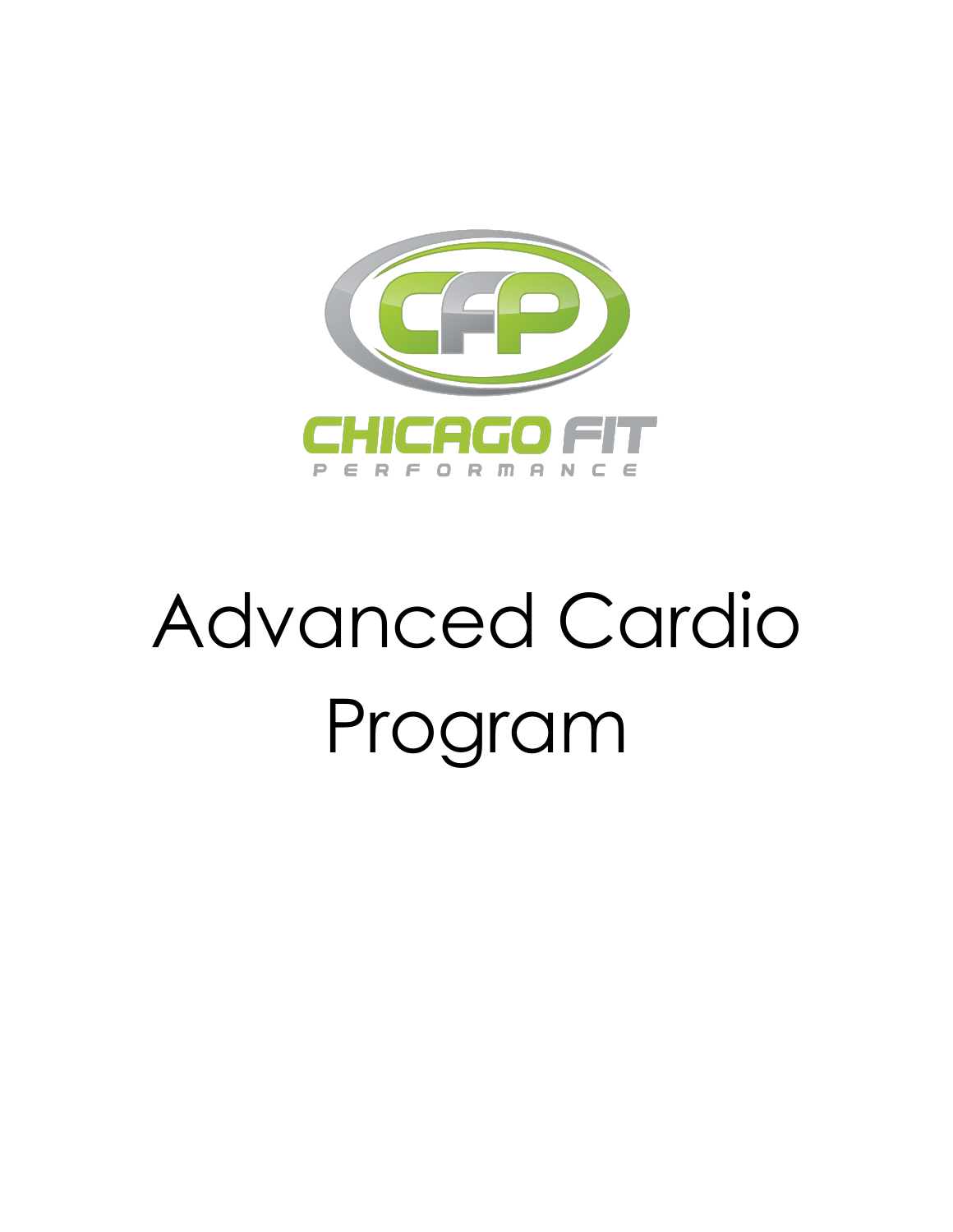**Disclaimer:** This manual is not intended for the treatment or prevention of disease, nor is it a replacement for seeking medical treatment or professional fitness advice. Do not start any nutrition or physical activity program without first consulting your physician. The use of this program is at the sole risk of the reader. The author is neither responsible nor liable for any harm or injury resulting from the use of this program.

No portion of this manual may be used, reproduced or transmitted in any form or by any means, electronic or mechanical, including fax, photocopy, recording or any information storage and retrieval system by anyone but the purchaser for their own personal use. This manual may not be reproduced in any form without the express written permission of Chicago Fit Performance, except in the case of a reviewer who wishes to quote brief passages for the sake of a review written for inclusions in a magazine, newspaper, or journal – and these cases require written approval from Chicago Fit Performance Chicago Fit Performance prior to publication. For more information, please contact:

Kosta Shilev Owner, Chicago Fit Performance 1535 N Dayton Street, Chicago IL, 60642 312-890-2668 <www.chicagofitperformance.com>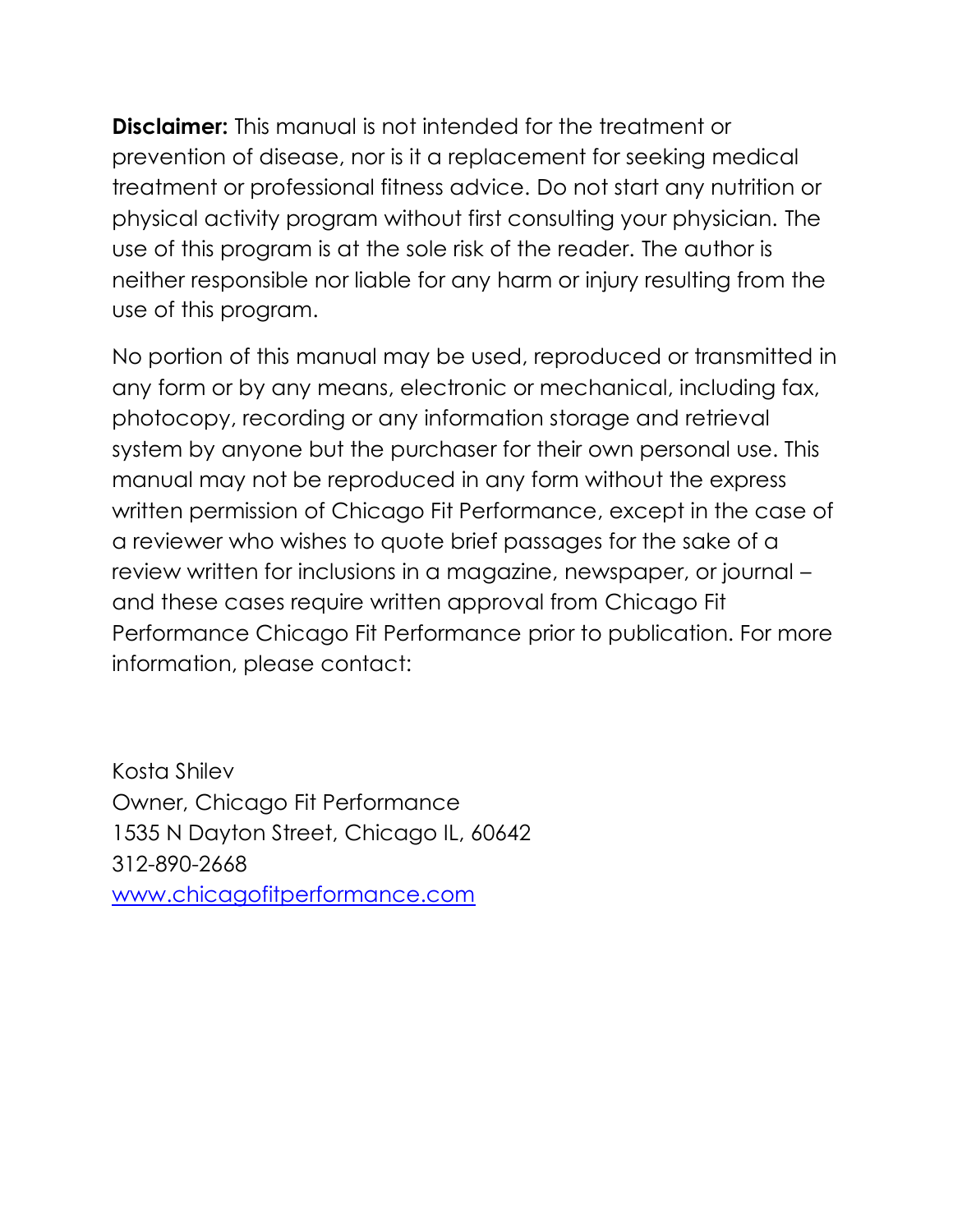# **Advanced Cardio Program**

Who is the advanced cardio program for?

At first, we were hesitant to even write this protocol. We knew that some people would jump right into this before they were ready for it and likely do more harm than good.

However, there are people who legitimately need this to reach their goals.

This program is for someone that has completed AT LEAST 30 days of strict eating according to our nutrition principles, is getting at least 8 hours of sleep per night, and is performing 3 strength-training workouts per week.

Unless you can check off all of those things and you are already walking 30+ minutes a day outdoors, you should not be on the plan. Go back and focus on the things that you can do that will help you lose weight without adding more stress to your program.

If you have all of those things mastered, you can follow this protocol to help you burn more fat and reach your goals.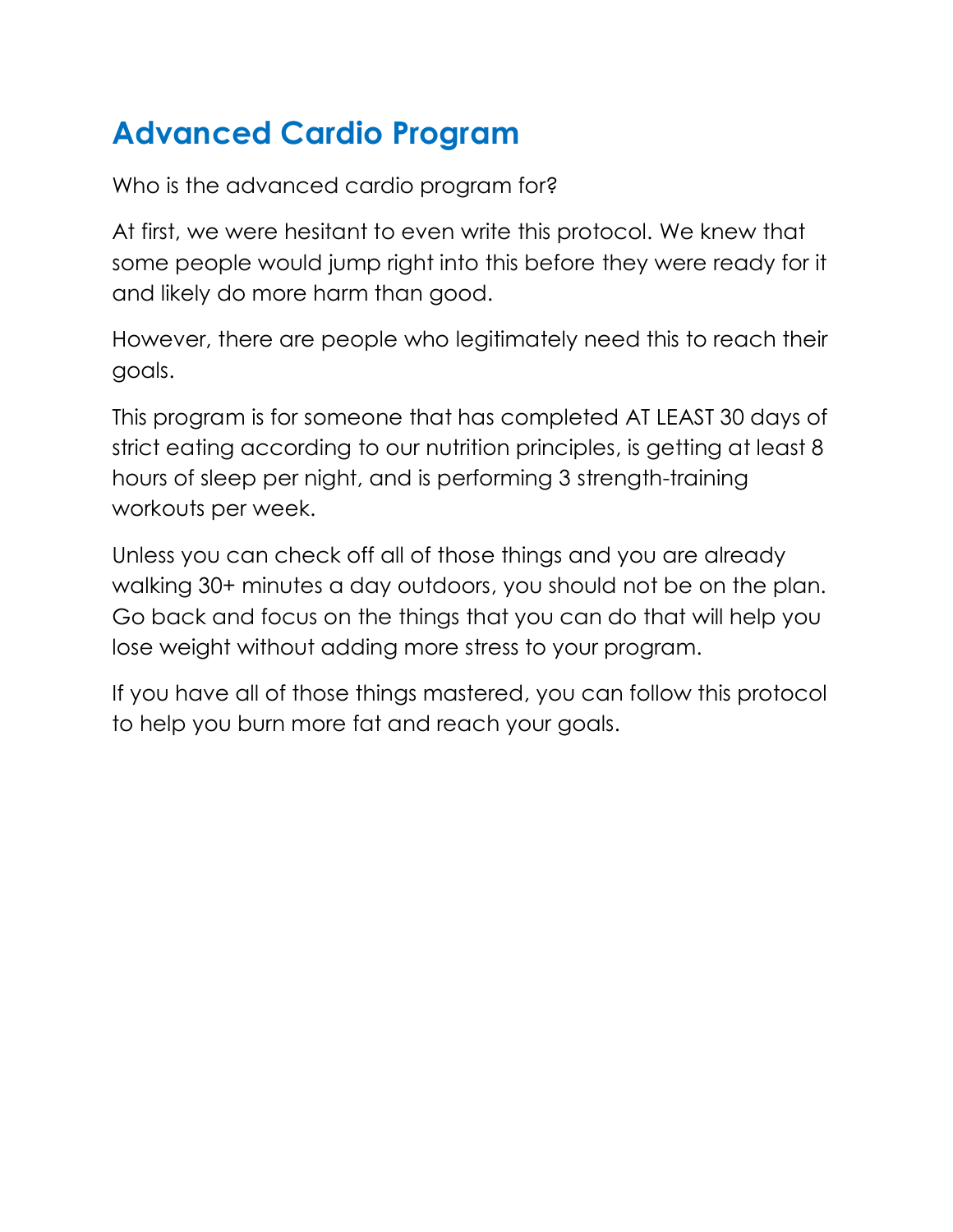## **Weeks 1-3**

In the first weeks, you will only be adding in one day of sprinting to your program. This sprinting should ideally be done outside and on grass.

If you must run up a hill on asphalt or sidewalk, that is acceptable but may be hard on your joints.

A track will work OK but may be a bit harder on the hips and knees than uphill running in grass.

Warming up well is critical when sprinting. This is NOT JOGGING! You must be working a high intensity for this to work, but you might have to build up into actual sprinting. The perceived effort is what really matters.

Remember that training smart is critical. If you go out and try to beat the world record on day one and blow out your hamstring, that puts you out of training for several weeks and will truly stall your progress. We would rather you gradually increase the intensity so that you can train consistently and get better for weeks to come!

Before starting your sprinting program, you will need to foam roll and then follow this warm up

#### Warm Up

- 1) Jumping Jacks 30s
- 2) Bodyweight Squat x 20
- 3) Knee Hugs x 20
- 4) Heel to Butt x 20
- 5) High Knee Run x 20
- 6) Walking Lunges with Overhead Reach x 10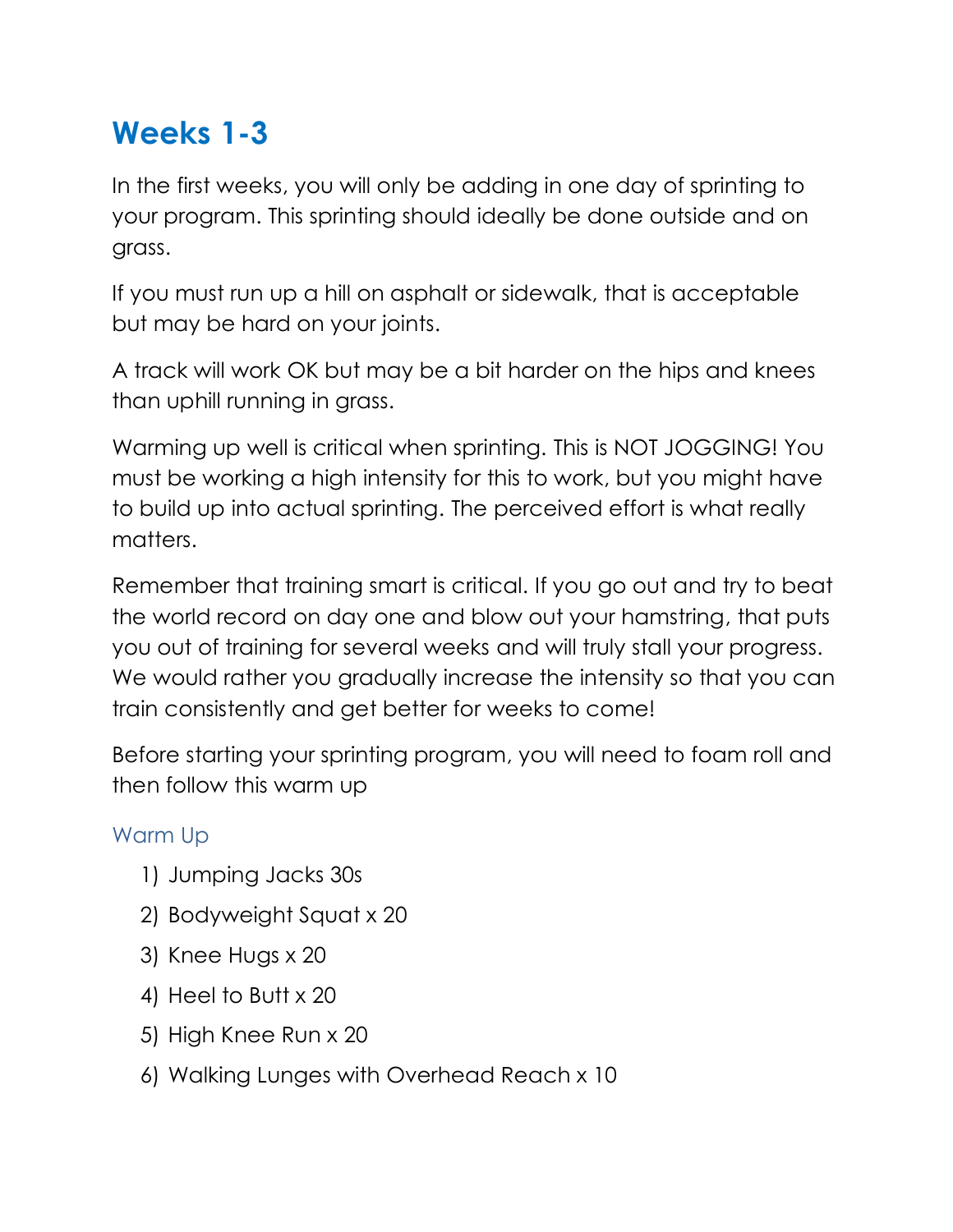- 7) Reverse Lunges with Twist x 10
- 8) Side Shuffle x 20 yards each way
- 9) Progressively faster sprints of 40 yards x 3 (Start at 50% and increase 15-20% each time)

For the actual workout, follow this protocol:

#### Sprint Workout 1

6 x 60 yard sprints with at least 90s rest between sprints

The goal is to recover between each sprint so that you can go all out on the next sprint. Do not rush your recovery in this first week!

You will perform this workout ONCE each week for the first 3 weeks. Every week, add 1 sprint to your sprint workout.